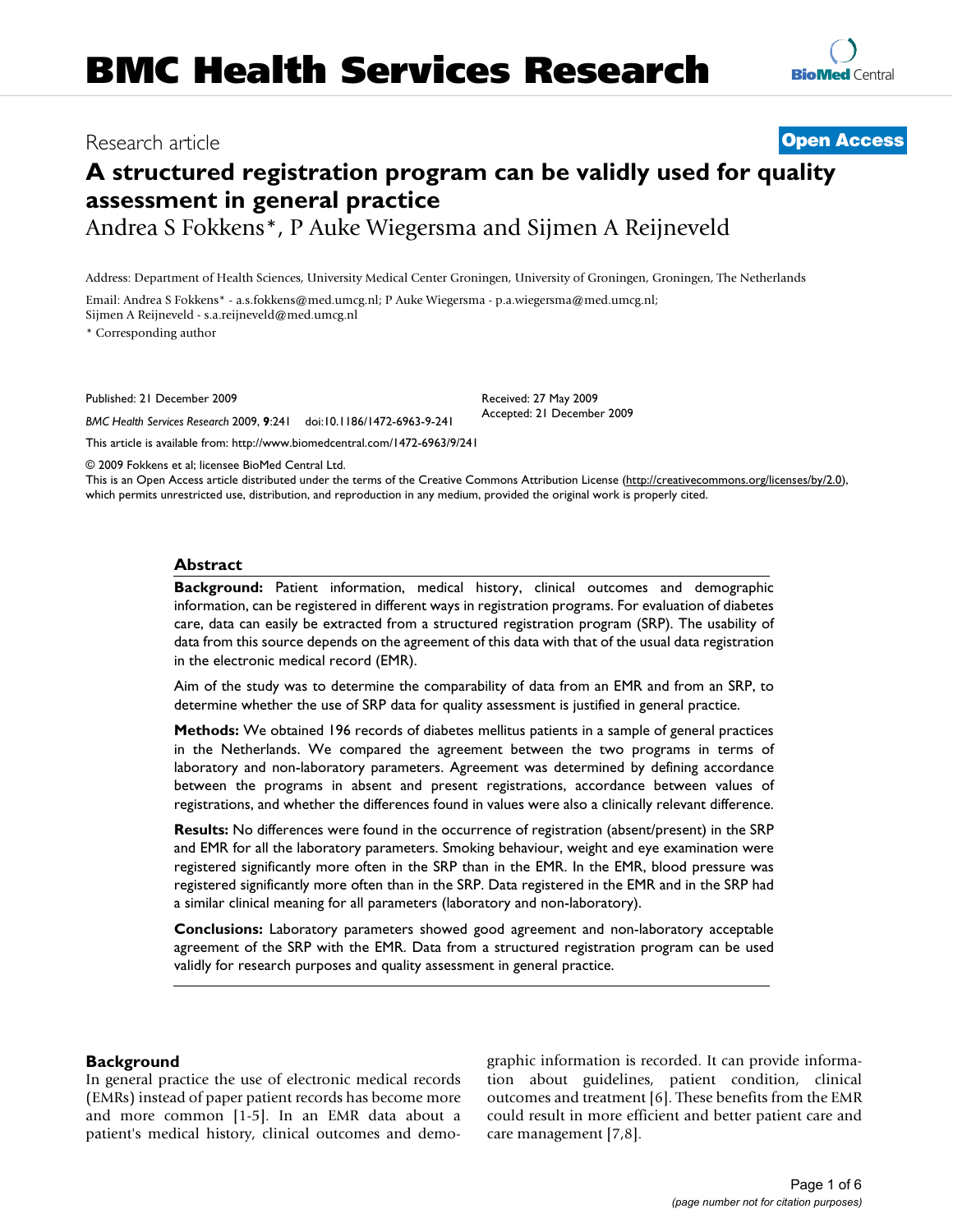Use of EMRs can not only improve care management, but can also be beneficial for research [9-11]. Data collection from an EMR is less time-consuming than from a paper patient record [12,13]. However, data retrieval from the EMR is still complex [10] and in some cases registration of data is inadequate [14]. Because clinical consultation is a complex interaction between caregiver and patient, in EMRs the information is often recorded as a mixture of free-text and coded data [15]. Registration, here understood to be all or part of patient information, is influenced by personal, cultural, technical, health system and financial factors [9]. Besides registration differences, the types of electronic databases available is large and can vary in methodology, size and type of data collected [9,16]. Variability in record systems and information registration makes efficient and valid data retrieval difficult. In general, EMRs have not been designed to facilitate data retrieval [5].

A structured registration program (SRP) is designed for use in addition to the EMR, and has easy data extraction possibilities. In an SRP data can be entered in a structured way, these systems are often disease specific. SRPs use predefined fields for data entry; data (certain selected parameters) can be entered and extracted in one way only. This results in uniformity of data with easy extraction benefits. With such a program, the caregivers have a good overview of patients with a certain disease over a specific period of time. Due to the easy extraction possibilities data can be used for research, benchmarking and care management purposes. For clinical practice, such a structured registration program means the physician has to use an extra program. Also, the structured set-up may conflict with clinical practice. Because of that, user compliance may be lower despite the advantages. However, as long as other solutions for valid and easy data retrieval are not generally available or applicable, SRP can be used.

To be able to confidently use SRP data, data have to agree between the EMR and SRP programs. But evidence on this concordance is incomplete. Thiru et al reviewed the validity of data in EMRs, using data from questionnaires, consultations, survey data or paper-based information as golden standard, but most of these studies only concerned patient diagnoses as outcomes [16]. The available studies of data extraction or data structuring describe solutions, rather than assessing validity of recorded data [17-19]. One study found a high concordance assessing validity between data manually extracted from an EMR and data that were extracted from the EMR using a computerized method [13]. However, these computerized methods for extraction data from the EMR are not commonly available or applicable yet. In actual practice an additional program, SRP, is still used.

There are several reasons why data in the SRP can differ from those in the EMR: the person entering the data can differ and only specific data gathered at a certain point in time from a particular group of patients are to be used. Differences between the recorded data in the two programs are not unlikely. As evidence on agreement between data from EMRs and SRP programs is lacking, this study was designed to assess such an agreement. Aim of the study is to examine the agreement between data from an SRP and from routine EMRs, to determine whether the use of SRP data for research and benchmarking is justified.

### **Methods**

#### *Registration systems and practices*

The SRP used in this study; "Diabcare", is an integrated information technology system to monitor diabetes care, based on the St Vincent Declaration (diabetes care and research in Europe, 1990). The system consists of a form with parameter fields, which is to be completed once a year for each diabetes patient. All diabetes relevant parameters can be entered in the form: clinical parameters, results of feet and eye examinations, complications, medication, and relevant health education received (e.g. about foot care, healthy eating) [20]. The SRP data, from practices using the system in addition to their EMR, were compared with the data in their EMR.

We had access to SRP data from 24 practices participating in a diabetes structured-care project (DSC) in the North of the Netherlands. The use of the SRP was part of the diabetes structured-care project. We selected ten practices to participate in this study; for practical reasons selection was based on the use of one of the following EMR systems, Promedico and Microhis. Eight practices were willing to participate. There were no differences between these eight and the sixteen other practices in mean number of patients (1715 vs 1974, *p = 0.41)* and number of diabetes patients per general practitioner (50 vs 60, *p = 0.38)*.

#### *Data collection*

To be able to compare fifteen patients per practice, we randomly selected 20 patients per obtained SRP registration. If a patient could not uniquely be linked in the EMR, one of the extra 5 patients could be used. This was the case for twelve patients (10%). For identifying the same patient in the two programs we used a linking key comprised of two initials, gender, and birth date (month/year). To determine whether data from the same registration date were used in both programs, the registration date, HbA1c, total cholesterol and systolic blood pressure were compared.

Records from 119 patients, mean age of  $65.5$  (sd = 11.9) years and 52.5% female, were collected for comparison (one person was accidentally collected double). In most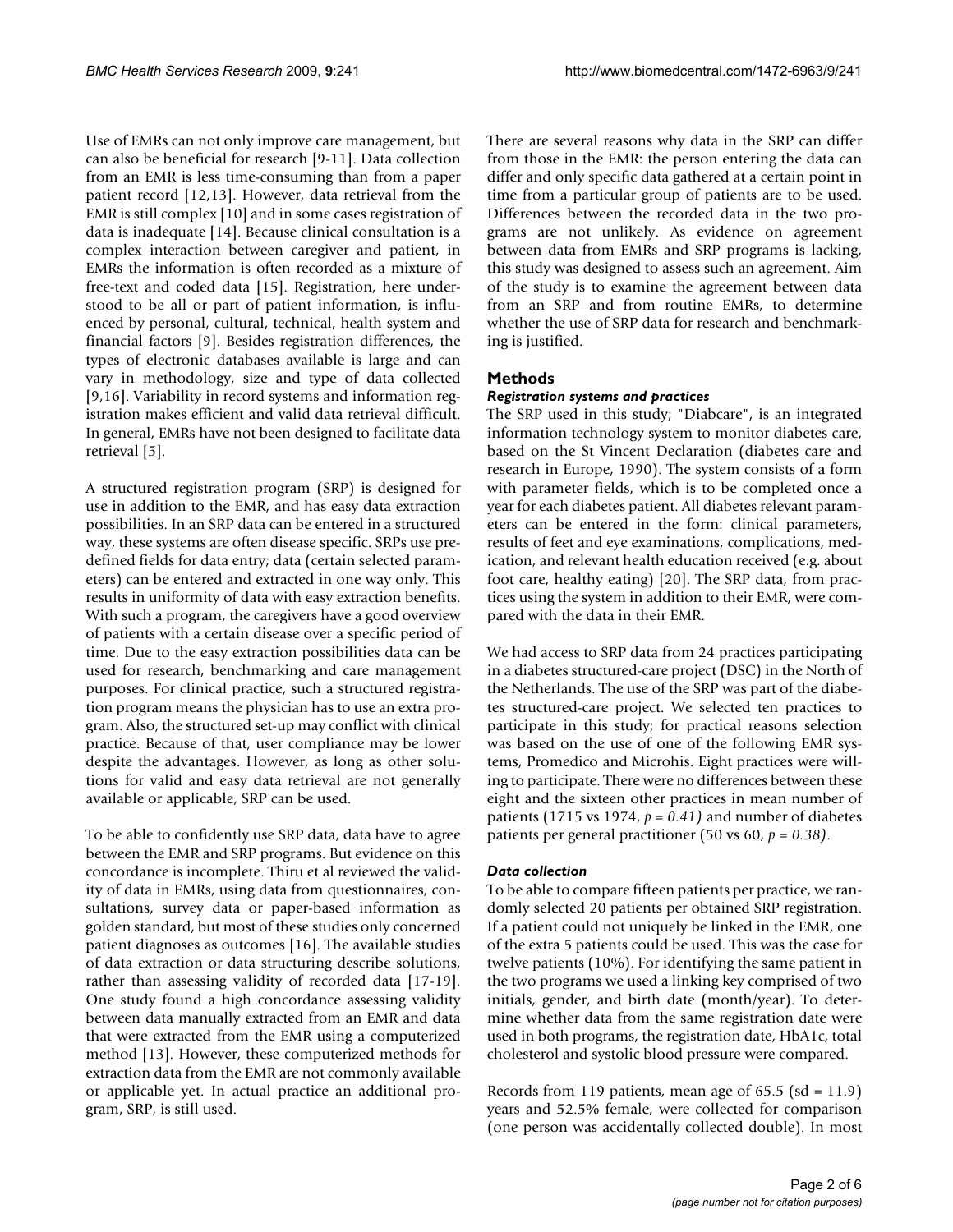cases patient data were available for two consecutive years. However, since some practices entered the project later, for these patients only one data set was available. The SRP data obtained consisted of two records for 65% of the patients and of one record for 35% of the patients. This resulted in 196 records that could be compared between databases.

Data from the EMR were collected within the general practice by two medical graduate students using a structured electronic data entry form (SPSS). Data from the SRP and from the EMR were combined into one SPSS file.

The following laboratory and non-laboratory parameters were collected: HbA1c (glycosylated haemoglobin), fasting glucose, cholesterol total, cholesterol HDL, triglyceride, creatinin, microalbuminuria, blood pressure, weight, height, smoking behaviour, and foot-and-eye examination performed.

A passive informed consent procedure was used for this anonymous data collection, meaning that after being informed patients could object to data collection.

#### *Statistical analysis*

Collected parameters from the EMR and SRP were combined and analyzed in SPSS 12.0. In order to compare registration from SRP and EMR, we first assessed differences in the occurrence of registrations (absent or present) using McNemar tests with Bonferroni correction where p < 0.01 was considered a significant difference. Agreement regarding the occurrence of registrations was calculated using Cohen's Kappa (agreement adjusted for chance agreement).

The registrations that were present in both the EMR and SRP were classified as registrations that agreed perfectly and registrations that differed. Whether differences found were also clinically relevant differences was calculated with Cohen's Kappa by determining agreement in relation to target values (normal or aberrant). Cohen's Kappa's between 0.4 and 0.75 were considered moderate to be good agreement, above 0.75 excellent. Cohen's Kappa corrects for chance agreement, but is affected by the distribution of prevalence in the marginal totals [21,22]. Therefore also proportions of concordance were presented in table 1.

Furthermore, for the obtained registrations we compared the entry date between the SRP and EMR. As an overview of differences between the eight practices, a range was given for all variables. To assess the differences between the eight practices, they were rank-ordered regarding all assessments of agreement (best performing practice, second best, and so on). Next, Spearman correlation coefficients were computed for rank-orders on the various assessments.

#### **Results**

#### *Occurrence of registrations*

No differences were found in the occurrence of registrations between the SRP and EMR for all the laboratory parameters, but regarding fasting glucose kappa for occurrence of registration was poor (table 1, first 4 columns). The proportion of lacking registrations in both registration programs was, regarding the laboratory parameters, the highest for microalbuminuria (46%).

In the non-laboratory parameters significant differences were found in the occurrence of registrations between the EMR and SRP (table 1, first 4 columns). Blood pressure was registered more frequently in the EMR than in SRP (p = 0.001). The following parameters were registered more frequently in SRP than in the EMR: weight, smoking status and eye examination (all  $p < 0.001$ ). No significant difference was found in the occurrence of registration for height, but kappa for occurrence of registration was poor (table 1, first 4 columns). The proportion of lacking registrations in both registration programs was, for the non laboratory parameters, the highest for feet examination (50%).

#### *Values of registrations*

The proportions of registrations in the EMR and SRP that had different values regarding the laboratory parameters exceeded the 10% only for fasting glucose (i.e. 30%) (table 1, final 4 columns). Regarding the non-laboratory parameters, the proportions of registrations with different values were all beneath the 15%. For all parameters (laboratory and non-laboratory), agreement in both registrations between clinical target values was excellent (k>0.75). This means that data obtained from both programs resulted in findings with the same clinical meaning.

#### *Further results*

Analyses per practice, of the occurrence and of the values of registrations, did not show systematic differences by practice. No practice scored consistently best in all analyses on agreement between the registration programs. Correlation coefficients between rank-orders for various agreements ranged from 0.061 to 0.707, and were in no case statistically significant.

Most laboratory and non-laboratory values were entered in SRP within twelve months after the EMR. However, of the laboratory parameters, 37 of the 936 (3.9%) values were entered more than twelve months after the EMR date (range 380-889 days); this corresponded with ten patients (8.4%). Of the non-laboratory parameters, 21 values were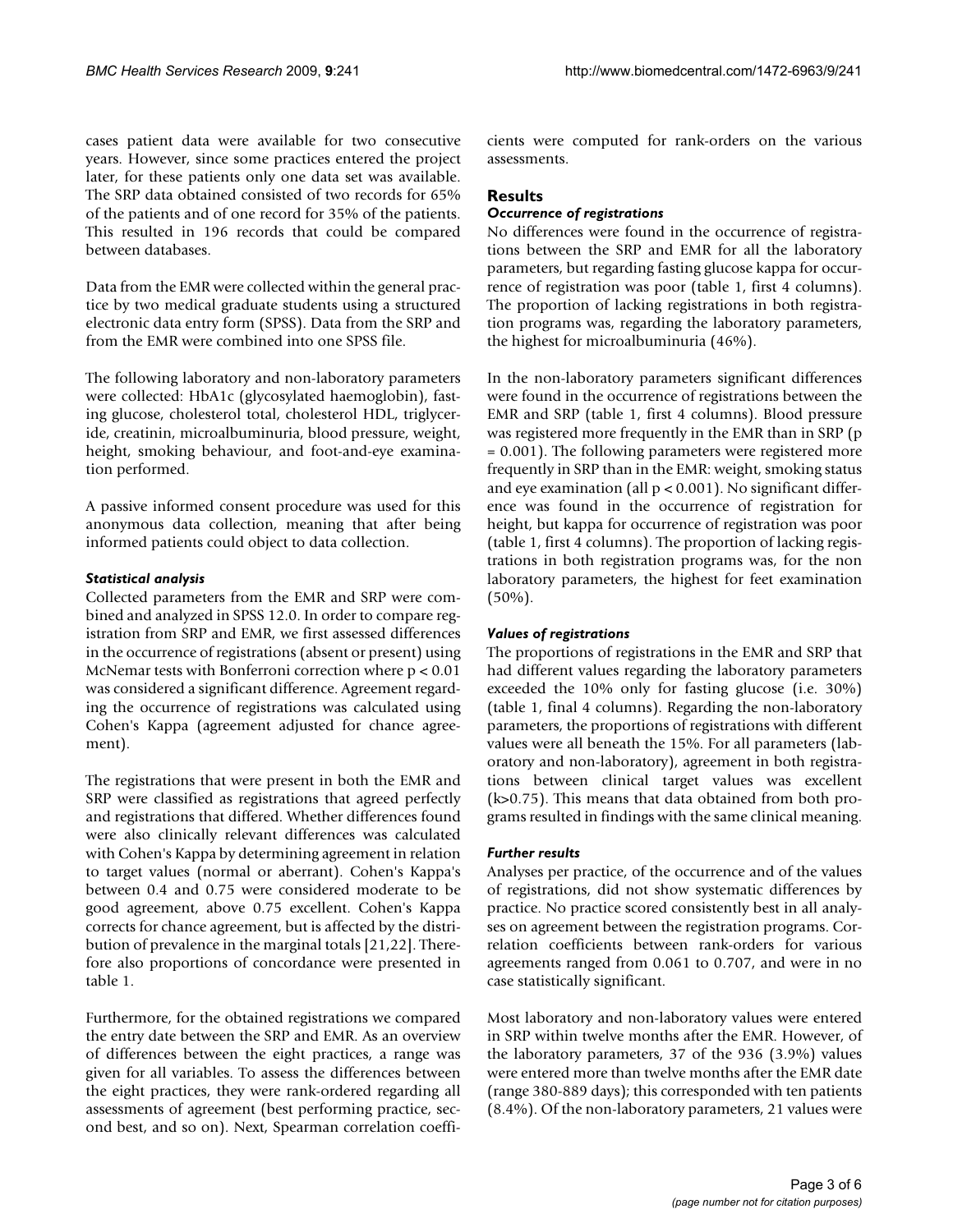|                                    |        | Parameter<br>absent in<br>both systems<br>$(\%)$ | <b>Parameter</b><br>present in<br><b>EMR, but</b><br>absent SRP<br>$(\%)$ | <b>Parameter</b><br>present in<br>SRP, but<br>absent EMR<br>(%) | Kappa <sub>b</sub> ,<br>registration<br>(present/absent) | <b>Registered</b><br>in both<br>systems and<br>agree<br>perfectly<br>$(\%)$ | <b>Registered in</b><br>both systems,<br>but values<br>differ (%) | Kappa <sup>a, b</sup> , target<br>values<br>(normal/aberrant) | <b>Clinical</b><br>target<br>values |
|------------------------------------|--------|--------------------------------------------------|---------------------------------------------------------------------------|-----------------------------------------------------------------|----------------------------------------------------------|-----------------------------------------------------------------------------|-------------------------------------------------------------------|---------------------------------------------------------------|-------------------------------------|
| HbAIc                              |        | 12                                               | 9                                                                         | 6                                                               | 0.54                                                     | 68                                                                          | 6                                                                 | 0.96                                                          | 7.0 mmol/l                          |
|                                    | Ranged | $0 - 33$                                         | $0 - 31$                                                                  | $0 - 13$                                                        | $-0.06 - 0.84$                                           | 56-87                                                                       | $0 - 13$                                                          | $0.77 - 1.0$                                                  |                                     |
| Fasting glucose                    |        | 5                                                | 9                                                                         | $\mathbf{H}$                                                    | 0.19                                                     | 45                                                                          | 30                                                                | 0.78                                                          | 7.0 mmol/l                          |
|                                    | Range  | $0 - 13$                                         | $0 - 13$                                                                  | $3 - 33$                                                        | $-0.13 - 0.76$                                           | $7 - 67$                                                                    | $10-47$                                                           | $0.25 - 1.0$                                                  |                                     |
| Cholesterol total                  |        | 3                                                | $\overline{4}$                                                            | 8                                                               | 0.62                                                     | 67                                                                          | 8                                                                 | 0.89                                                          | 5.1 mmol/l                          |
|                                    | Range  | $0 - 30$                                         | $0 - 13$                                                                  | $0 - 20$                                                        | $0.32 - 1.0$                                             | $52 - 81$                                                                   | $0 - 22$                                                          | $0.69 - 1.0$                                                  |                                     |
| Chol. HDL                          |        | 4                                                | 5                                                                         | $\overline{7}$                                                  | 0.62                                                     | 65                                                                          | 8                                                                 | 0.96                                                          | $1.0$ mmol/l                        |
|                                    | Range  | $0 - 30$                                         | $0 - 10$                                                                  | $0 - 22$                                                        | $0.32 - 1.0$                                             | $43 - 81$                                                                   | $0 - 27$                                                          | $0.78 - 1.0$                                                  |                                     |
| Triglyceride                       |        | 4                                                | $\overline{4}$                                                            | 8                                                               | 0.63                                                     | 64                                                                          | 10                                                                | 0.83                                                          | $2.0$ mmol/l                        |
|                                    | Range  | $0 - 30$                                         | $0 - 10$                                                                  | $0 - 20$                                                        | $0.33 - 1.0$                                             | 48-81                                                                       | $0 - 26$                                                          | $0.64 - 1.0$                                                  |                                     |
| Creatinine                         |        | 3                                                | $\overline{7}$                                                            | $\overline{10}$                                                 | 0.48                                                     | 61                                                                          | 8                                                                 | 1.0                                                           | 200 µmol/l                          |
|                                    | Range  | $0 - 33$                                         | $0 - 23$                                                                  | $0 - 31$                                                        | $0.36 - 0.84$                                            | 47-73                                                                       | $0 - 17$                                                          | 1.0                                                           |                                     |
| Microalbuminuria                   |        | 46                                               | 4                                                                         | $\overline{7}$                                                  | 0.58                                                     | #                                                                           | #                                                                 | $^{\rm \#}$                                                   |                                     |
|                                    |        | $12 - 100$                                       | $3 - 40$                                                                  | $0 - 19$                                                        | $0.02 - 1.0$                                             | $\blacksquare$                                                              | $\blacksquare$                                                    | ÷.                                                            |                                     |
| Blood pressure                     |        | $\overline{7}$                                   | $16*$                                                                     | $5*$                                                            | 0.30                                                     | 58                                                                          | 4                                                                 | 0.79                                                          | 160/90<br>mmHg                      |
|                                    | Range  | $0 - 23$                                         | $0 - 46$                                                                  | $0 - 22$                                                        | $-0.03 - 0.76$                                           | $30 - 100$                                                                  | $0 - 42$                                                          | $0.2 - 1.0$                                                   |                                     |
| Weight <sup>c</sup>                |        | 16                                               | 4*                                                                        | $23*$                                                           | 0.39                                                     | 42                                                                          | 15                                                                |                                                               |                                     |
|                                    |        |                                                  |                                                                           |                                                                 |                                                          |                                                                             |                                                                   |                                                               |                                     |
|                                    | Range  | $0 - 40$                                         | $0 - 10$                                                                  | $0 - 59$                                                        | $-0.04 - 0.87$                                           | $4 - 93$                                                                    | $0 - 40$                                                          | 0.97<br>$0.86 - 1.0$                                          | 25 Kg/m <sup>2</sup>                |
| Height <sup>c</sup><br>$(n = 119)$ |        | 4                                                | 10                                                                        | 16                                                              | 0.35                                                     | 48                                                                          | 3                                                                 |                                                               |                                     |
|                                    | Range  | $0 - 33$                                         | $0 - 40$                                                                  | $0 - 60$                                                        | 0.69-0.76                                                | $7 - 93$                                                                    | $0 - 33$                                                          |                                                               |                                     |
| Smoking behaviour<br>$(n = 119)$   |        | 4                                                | $3*$                                                                      | 70*                                                             | $-0.02$                                                  | 22                                                                          | $\overline{2}$                                                    |                                                               |                                     |
|                                    | Range  | $0 - 20$                                         | $0 - 7$                                                                   | $33 - 100$                                                      | $-0.14-0.35$                                             | $0 - 53$                                                                    | $0 - 7$                                                           |                                                               |                                     |
| Feet exam                          |        | 50                                               | 12                                                                        | 16                                                              | 0.41                                                     | #                                                                           | #                                                                 |                                                               |                                     |
|                                    | Range  | $4-93$                                           | $0 - 31$                                                                  | $0 - 37$                                                        | $-0.18 - 0.66$                                           | $\blacksquare$                                                              | $\blacksquare$                                                    |                                                               |                                     |
| Eye exam                           |        | 32                                               | $10*$                                                                     | $21*$                                                           | 0.36                                                     | #                                                                           | #                                                                 |                                                               |                                     |
|                                    | Range  | $7-60$                                           | $0 - 31$                                                                  | $0 - 48$                                                        | $-0.05 - 0.91$                                           | $\blacksquare$                                                              |                                                                   |                                                               |                                     |

**Table 1: Agreement between SRP and EMR in percentage and Cohen's kappa.**

a N depends on percentage of registered values.

b If at least one variable is a constant, a Kappa could not be calculated for all practices independently.

c To determine Kappa (target values) for weight and height, BMI was computed.

d Range: the minimal and maximal percentage or kappa per outcome.at practice level.

\* Significant difference between EMR and SRP based on McNemar test, p < 0.01

# Not comparable due to different units of measurement

- Not applicable

SRP = Structured registration program, EMR = Electronic medical record, HbA1c = Glycosylated haemoglobin

entered after twelve months (range 378-642 days) after the EMR date; twenty patients (16.8%).

#### **Discussion**

This study in routine general practice showed a good agreement between the SRP and EMR data for the laboratory parameters. No differences were found in the occurrence of registration, and data registered in the EMR and in the SRP had a similar clinical meaning for all laboratory parameters. The agreement between the SRP and EMR data was acceptable for the non-laboratory parameters. Differences were found in the occurrence of registrations of smoking behaviour, weight, eye-examination and blood pressure. Data registered in the EMR and in the SRP also had similar clinical meaning for all the non-laboratory parameters.

The clinical significance was comparable for data collected from the EMR or the SRP. This implies that no parameter variation between registrations differed to such a degree that it would have any impact on decisions in clinical treatment. In the laboratory parameters, only fasting glucose had a percentage of values that differed above the 10%. However, the differences in values of fasting glucose were not of a clinical relevance.

In the non-laboratory parameters some differences in the occurrence of the registrations were found. The differences that we found can be explained by differences in ease of entry of data between the two programs. In SRP smoking behaviour can be marked "yes" or "no", while in the EMR there is no such predefined entry possible. Blood pressure was registered more often in the EMR than in the SRP. A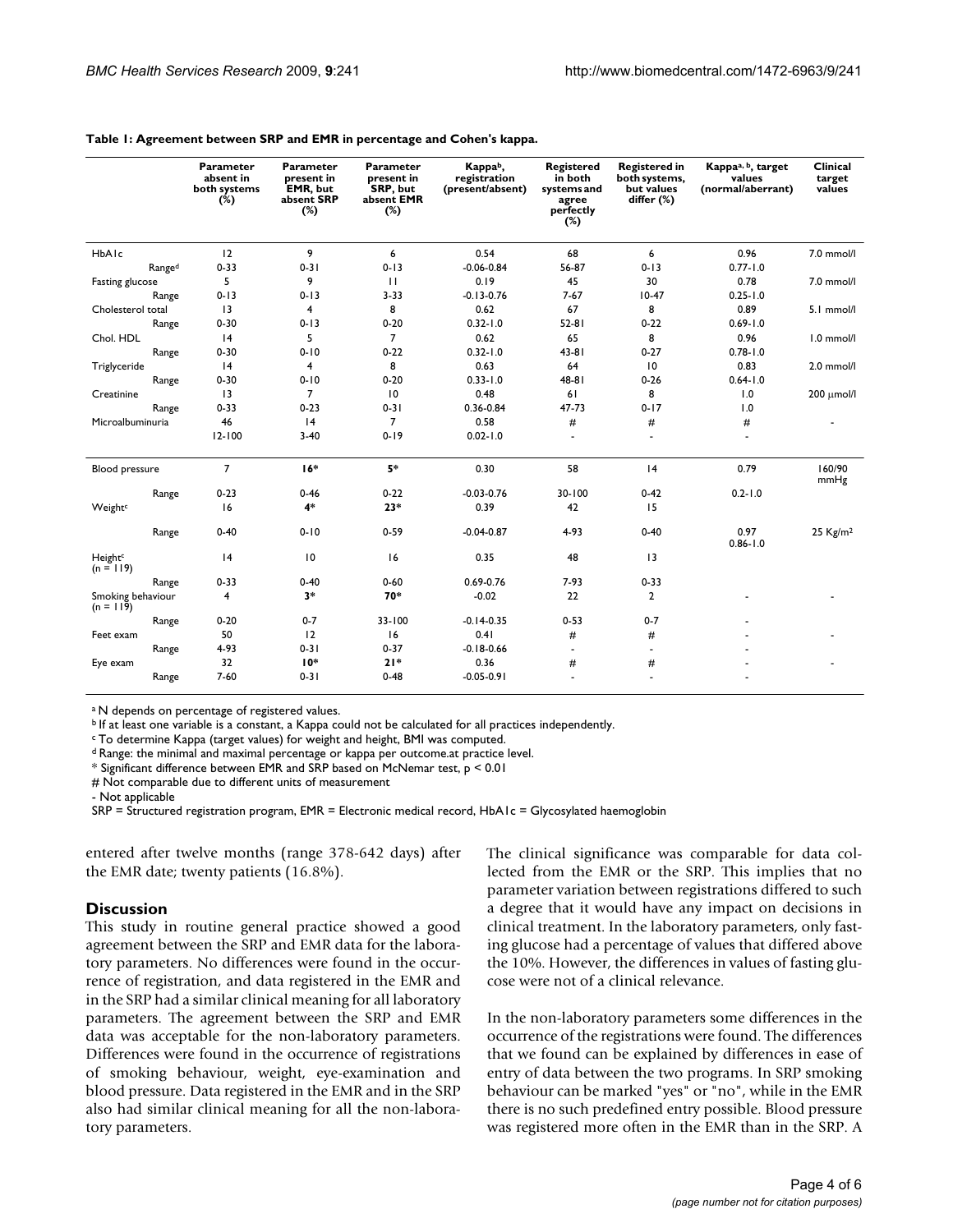reason for this may be the fact that blood pressure is measured often and not only in a diabetes consult.

Registration in SRP was the same or more complete than it was in the EMR for almost all parameters in our sample. Therefore, the extra workload of data entry in a second program did not result in less frequent registration. However, for practical implications, not only agreement between registration programs is important, but also clinical benefits, workload, and satisfaction need to be taken into account before implementing a registration program. The balance between practical usability and data entry and extraction possibilities is important; for a program to be used in clinical practice, it must meet the demands of the users [12,19,23].

The strengths of this study are its embedding in routine practice, the range of parameters for which comparisons have been made, and the different types of comparisons that have been made. By not only taking into account similarity between values, but also agreement in occurrence of registrations (absent/present) and clinical target values, a broad overview of comparability is provided for both laboratory and non-laboratory data. A limitation of our study is that we cannot exclude the possibility of extraction errors [24]. Even though two persons collected data together and they used a structured electronic entry form, extraction errors are still possible. This could inevitably lead to an underestimation of the real agreement.

Furthermore, our findings may be too optimistic when compared to routine practice since GPs participating in research are usually better motivated. Although in this study main motivation of the participated GPs was the diabetes structured care, the SRP was only part of this project. Our findings regarding absent registrations are comparable with other studies, but some parameters (HbA1c, smoking behaviour) were indeed registered more often in our practice sample [25,26].

SRPs for other diseases than diabetes share many characteristics: ease of use, workload, and the variables to be entered, are all very much comparable. Therefore, we feel that the results presented here can be extrapolated to the use of other disease specific programs. This assumption is further substantiated by the fact that the clinical meaning of the various laboratory parameters were the same; parameters that are also of importance to other diseases.

#### **Conclusions**

Data obtained from an SRP in routine primary care are comparable with data in the EMR and can therefore be used for benchmarking and research purposes. Collecting data with an SRP has the considerable advantage of easy and quick access to the data compared with manual

extraction from the EMR. More research and system development is needed to optimise and standardise data registration possibilities that serve both routine care and research in general practice. Data from the structured registration program can be used validly for research purposes and quality assessment in general practice.

#### **Consent**

The Medical Ethics Committee was consulted and agreed on study design (procedure was not necessary).

#### **Conflict of interests**

The authors declare that they have no competing interests.

#### **Authors' contributions**

All three authors made a substantial and significant contribution during the preparatory phase of this manuscript. They have all approved the final manuscript, and accept full responsibility for the design and conduct of the study; they had access to the data and approved the submission of this paper.

#### **Acknowledgements**

The authors would like to thank Marja Dijkman and Susanne Jurg for collecting the data, and the participating practices for their cooperation. Health Insurance Company De Friesland (De Friesland Zorgverzekeraar) financially supported this study.

#### **References**

- 1. Berner ES, Detmer DE, Simborg D: **[Will the wave finally break?](http://www.ncbi.nlm.nih.gov/entrez/query.fcgi?cmd=Retrieve&db=PubMed&dopt=Abstract&list_uids=15492029) [A brief view of the adoption of electronic medical records in](http://www.ncbi.nlm.nih.gov/entrez/query.fcgi?cmd=Retrieve&db=PubMed&dopt=Abstract&list_uids=15492029) [the United States.](http://www.ncbi.nlm.nih.gov/entrez/query.fcgi?cmd=Retrieve&db=PubMed&dopt=Abstract&list_uids=15492029)** *J Am Med Inform Assoc* 2005, **12(1):**3-7.
- 2. de Lusignan S, Teasdale S, Little D, Zapp J, Zuckerman A, Bates DW, *et al.*: **[Comprehensive computerised primary care records](http://www.ncbi.nlm.nih.gov/entrez/query.fcgi?cmd=Retrieve&db=PubMed&dopt=Abstract&list_uids=15808027) [are an essential component of any national health informa](http://www.ncbi.nlm.nih.gov/entrez/query.fcgi?cmd=Retrieve&db=PubMed&dopt=Abstract&list_uids=15808027)tion strategy: report from an international consensus confer[ence.](http://www.ncbi.nlm.nih.gov/entrez/query.fcgi?cmd=Retrieve&db=PubMed&dopt=Abstract&list_uids=15808027)** *Inform Prim Care* 2004, **12(4):**255-64.
- 3. Knottnerus JA: **[Role of the electronic patient record in the](http://www.ncbi.nlm.nih.gov/entrez/query.fcgi?cmd=Retrieve&db=PubMed&dopt=Abstract&list_uids=10805027) [development of general practice in The Netherlands.](http://www.ncbi.nlm.nih.gov/entrez/query.fcgi?cmd=Retrieve&db=PubMed&dopt=Abstract&list_uids=10805027)** *Methods of information in medicine* 1999, **38(4-5):**350-4.
- 4. Nilsson G, Ahlfeldt H, Strender LE: **[Computerisation, coding,](http://www.ncbi.nlm.nih.gov/entrez/query.fcgi?cmd=Retrieve&db=PubMed&dopt=Abstract&list_uids=12052426) [data retrieval and related attitudes among Swedish general](http://www.ncbi.nlm.nih.gov/entrez/query.fcgi?cmd=Retrieve&db=PubMed&dopt=Abstract&list_uids=12052426) practitioners-a survey of necessary conditions for a database [of diseases and health problems.](http://www.ncbi.nlm.nih.gov/entrez/query.fcgi?cmd=Retrieve&db=PubMed&dopt=Abstract&list_uids=12052426)** *Int J Med Inform* 2002, **65(2):**135-43.
- 5. Young RJ, Khong CK, Vaughan NJ, New J, Roxburgh M: **[The evolu](http://www.ncbi.nlm.nih.gov/entrez/query.fcgi?cmd=Retrieve&db=PubMed&dopt=Abstract&list_uids=12121331)[tion of diabetes information systems.](http://www.ncbi.nlm.nih.gov/entrez/query.fcgi?cmd=Retrieve&db=PubMed&dopt=Abstract&list_uids=12121331)** *Diabet Med* 2002, **19(Suppl 4):**6-12.
- 6. Dorr D, Bonner LM, Cohen AN, Shoai RS, Perrin R, Chaney E, *et al.*: **[Informatics systems to promote improved care for chronic](http://www.ncbi.nlm.nih.gov/entrez/query.fcgi?cmd=Retrieve&db=PubMed&dopt=Abstract&list_uids=17213491) [illness: a literature review.](http://www.ncbi.nlm.nih.gov/entrez/query.fcgi?cmd=Retrieve&db=PubMed&dopt=Abstract&list_uids=17213491)** *J Am Med Inform Assoc* 2007, **14(2):**156-63.
- 7. Chaudhry B, Wang J, Wu S, Maglione M, Mojica W, Roth E, *et al.*: **[Sys](http://www.ncbi.nlm.nih.gov/entrez/query.fcgi?cmd=Retrieve&db=PubMed&dopt=Abstract&list_uids=16702590)[tematic review: impact of health information technology on](http://www.ncbi.nlm.nih.gov/entrez/query.fcgi?cmd=Retrieve&db=PubMed&dopt=Abstract&list_uids=16702590) [quality, efficiency, and costs of medical care.](http://www.ncbi.nlm.nih.gov/entrez/query.fcgi?cmd=Retrieve&db=PubMed&dopt=Abstract&list_uids=16702590)** *Ann Intern Med* 2006, **144(10):**742-52.
- 8. Hunt DL, Haynes RB, Hanna SE, Smith K: **[Effects of computer](http://www.ncbi.nlm.nih.gov/entrez/query.fcgi?cmd=Retrieve&db=PubMed&dopt=Abstract&list_uids=9794315)[based clinical decision support systems on physician per](http://www.ncbi.nlm.nih.gov/entrez/query.fcgi?cmd=Retrieve&db=PubMed&dopt=Abstract&list_uids=9794315)[formance and patient outcomes: a systematic review.](http://www.ncbi.nlm.nih.gov/entrez/query.fcgi?cmd=Retrieve&db=PubMed&dopt=Abstract&list_uids=9794315)** *JAMA* 1998, **280(15):**1339-46.
- 9. de Lusignan S, van Weel C: **[The use of routinely collected com](http://www.ncbi.nlm.nih.gov/entrez/query.fcgi?cmd=Retrieve&db=PubMed&dopt=Abstract&list_uids=16368704)[puter data for research in primary care: opportunities and](http://www.ncbi.nlm.nih.gov/entrez/query.fcgi?cmd=Retrieve&db=PubMed&dopt=Abstract&list_uids=16368704) [challenges.](http://www.ncbi.nlm.nih.gov/entrez/query.fcgi?cmd=Retrieve&db=PubMed&dopt=Abstract&list_uids=16368704)** *Fam Pract* 2006, **23(2):**253-63.
- 10. Mansson J, Nilsson G, Bjorkelund C, Strender LE: **[Collection and](http://www.ncbi.nlm.nih.gov/entrez/query.fcgi?cmd=Retrieve&db=PubMed&dopt=Abstract&list_uids=15119513) [retrieval of structured clinical data from electronic patient](http://www.ncbi.nlm.nih.gov/entrez/query.fcgi?cmd=Retrieve&db=PubMed&dopt=Abstract&list_uids=15119513) [records in general practice. A first-phase study to create a](http://www.ncbi.nlm.nih.gov/entrez/query.fcgi?cmd=Retrieve&db=PubMed&dopt=Abstract&list_uids=15119513)**